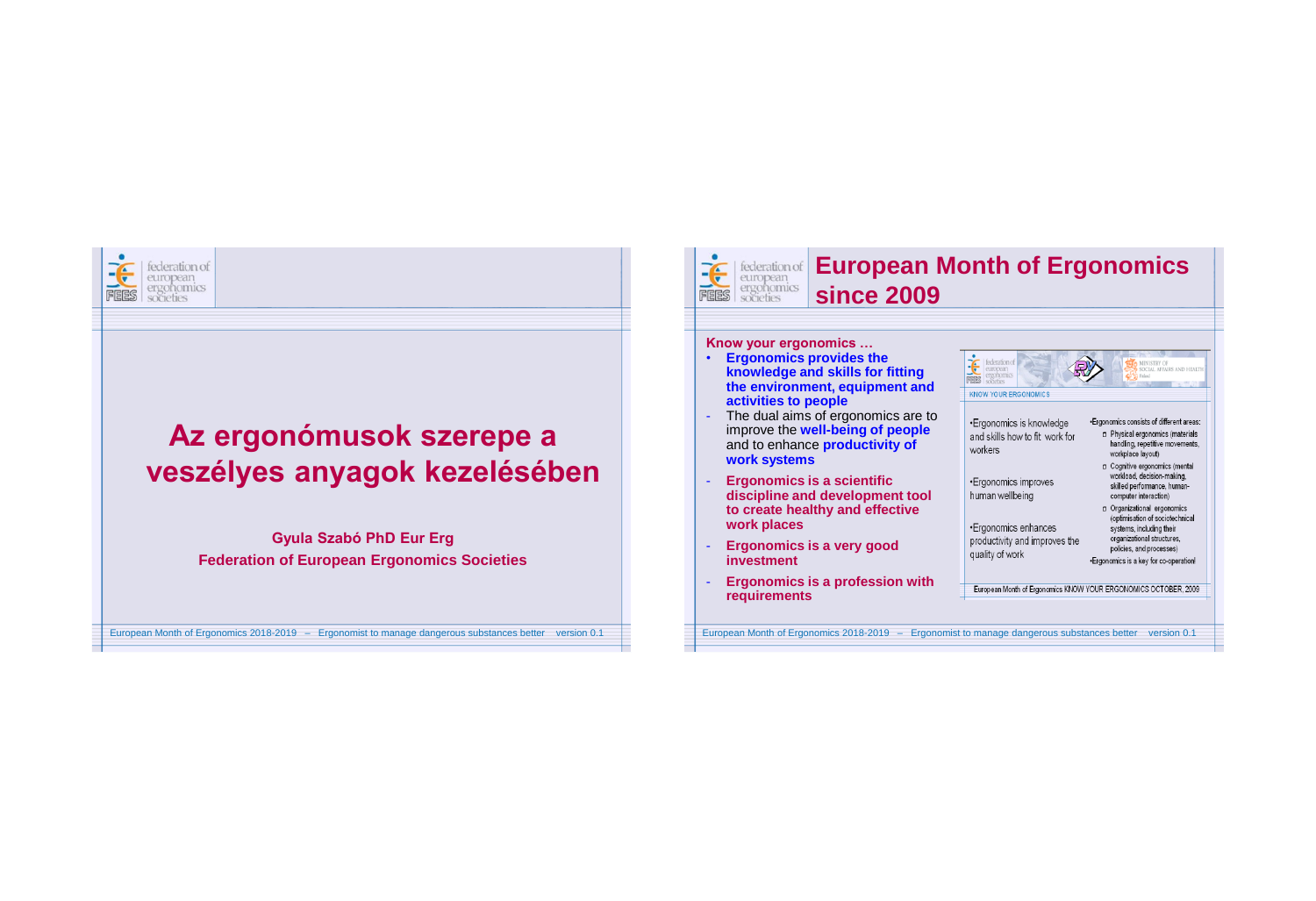

REF. 0127 031 235 26 REF. 0127031235287

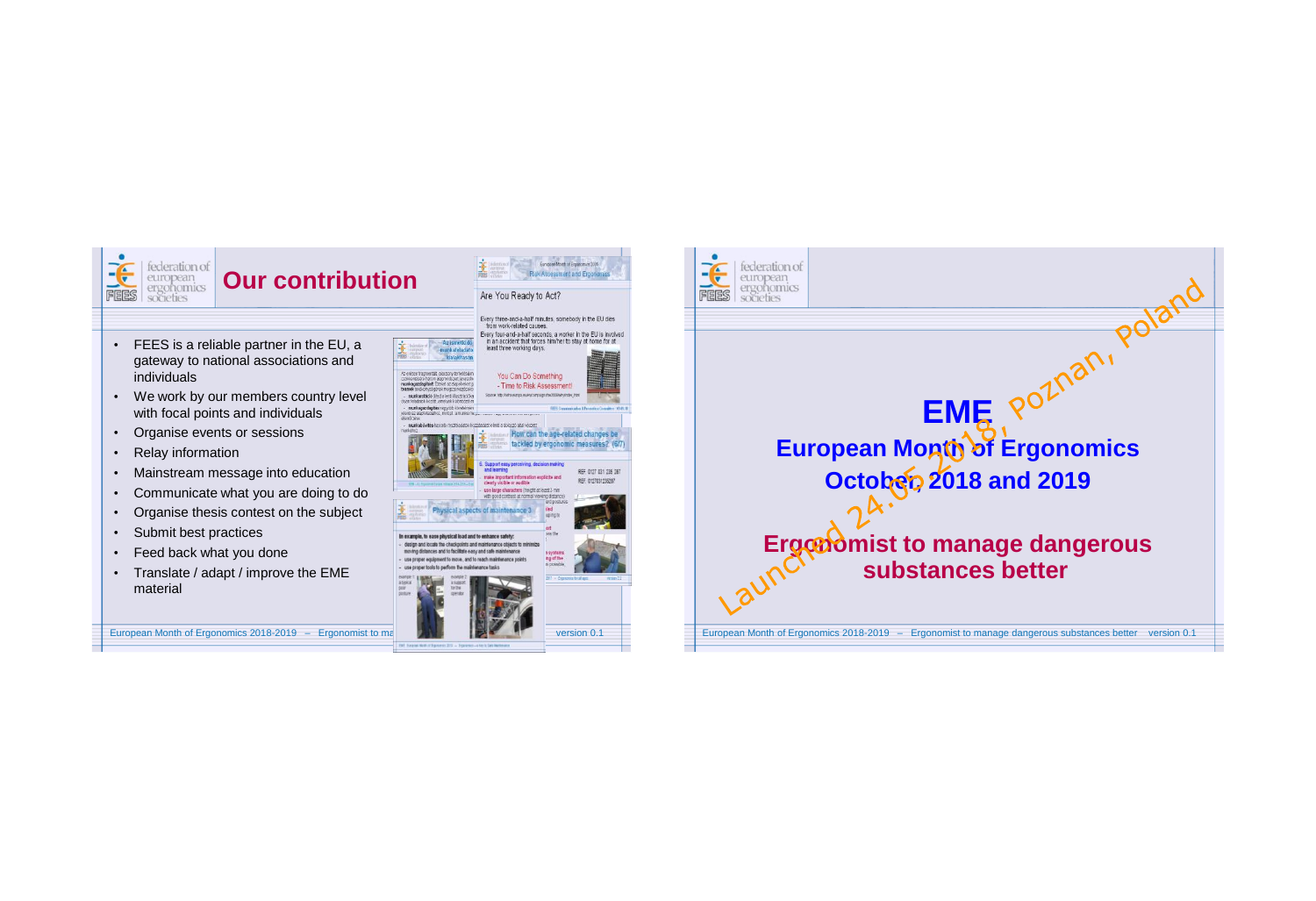

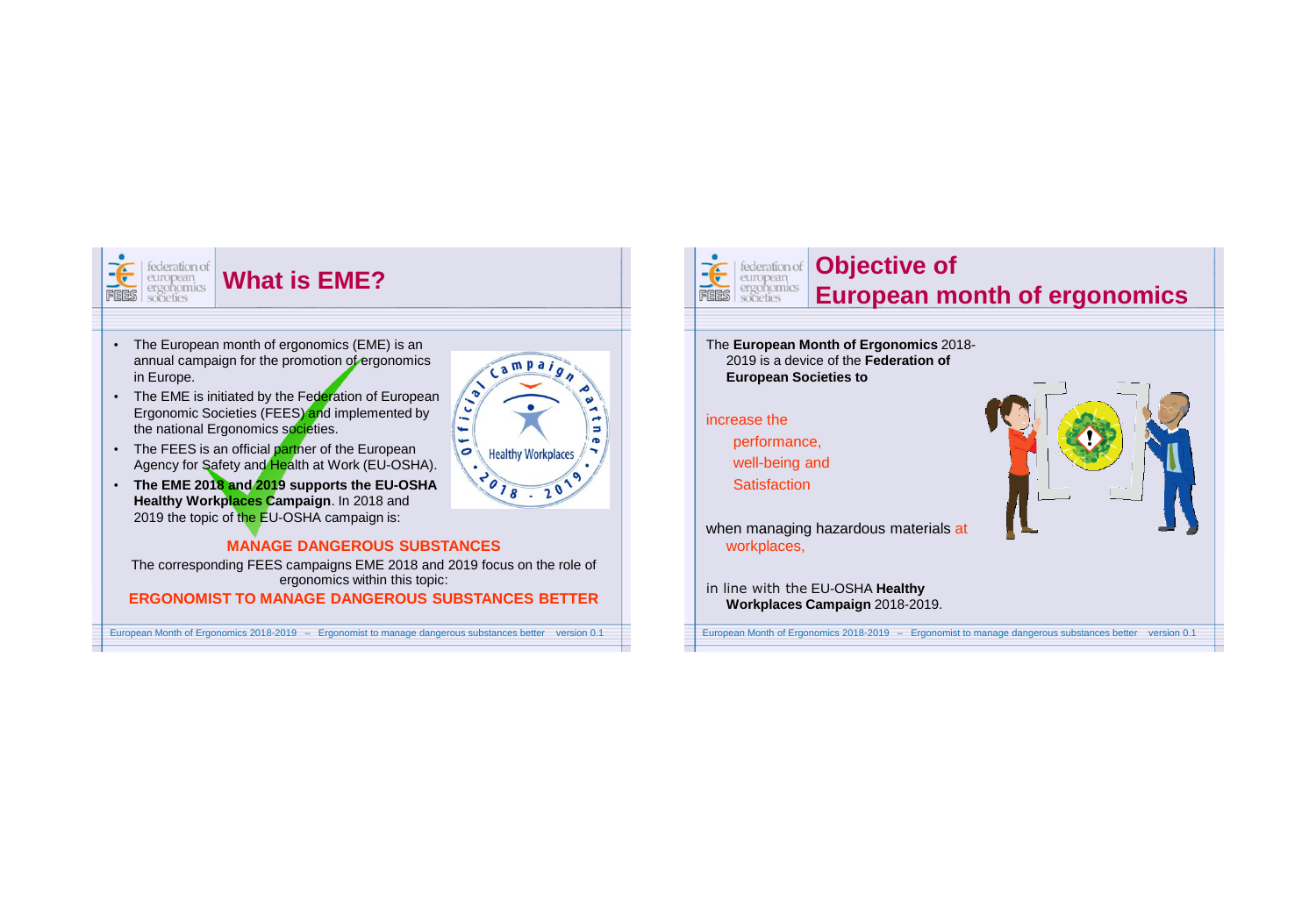

#### **Exteration of Aims of FMF 2018 European month of ergonomics**

- Specify the ergonomics substance in the context of EU-OSHA campaign.
- Emphasize the added value of the ergonomics profession in regard of management of dangerous materials.
- Present various ergonomic areas for managing hazardous materials.
- Understand and apply ergonomic principles and concepts for management of hazardous substances.



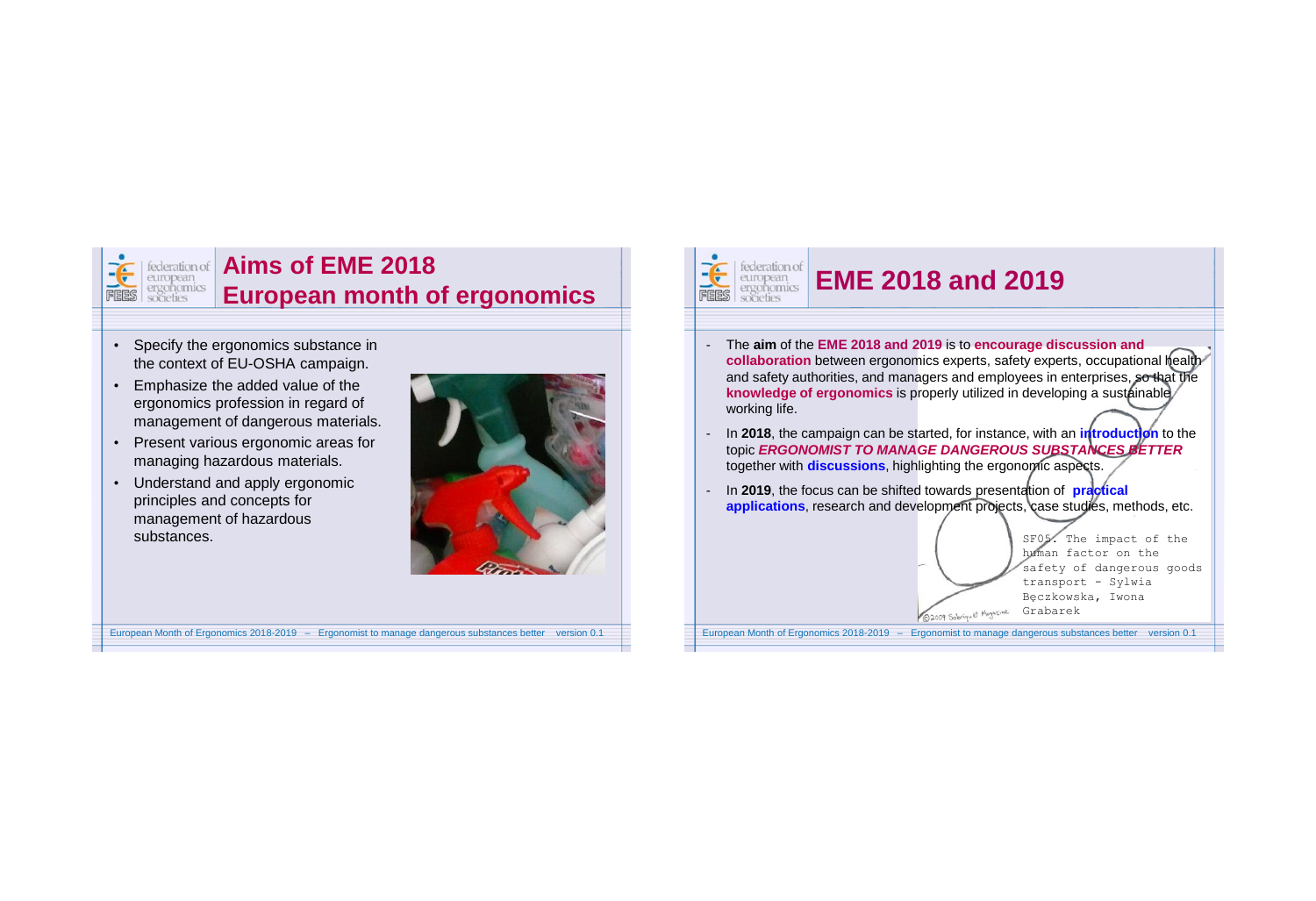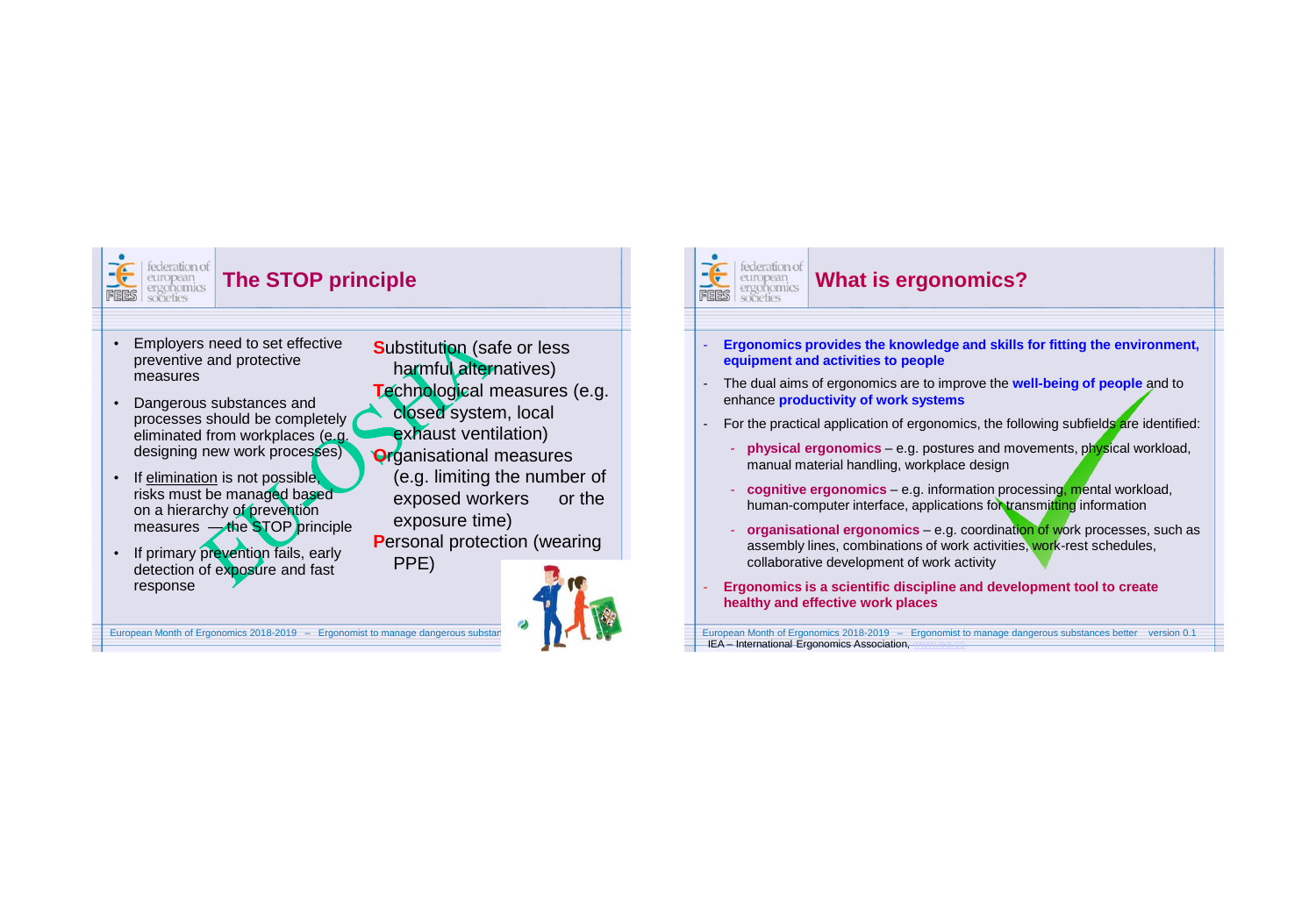

#### **What is true ergonomics like?**

 For many reasons, application of ergonomics is often limited to **physical ergonomics** or even only to workplace arrangements. However, to achieve sound results, a more **holistic concept** of ergonomics is required. This means that, e.g.**<sup>1</sup>** :

- **systems approach** is used, e.g. taking all interactions between the worker and the elements of the work system into account, and, applying all relevant knowledge and experience
- application of ergonomics is **design driven**, taking place in design activity, and in all stages of the design process, e.g. in concept design, in the design of the premises, in the design of the work system, in implementation, in evaluation, in redesign, or, in the continuous improvement of the system
- the aims include both **well-being of the people** and **performance of the system**, thus providing all achievable benefits as well as acceptance and support of all groups concerned in the enterprise.
- **<sup>1</sup>** A strategy for human factors/ergonomics: developing the discipline and profession (IEA 2012)

#### European Month of Ergonomics 2018-2019 – Ergonomist to manage dangerous substances better version 0.1

#### 追 federation of european<br>ergonomics FEES societies

### **Physically handling**

- The risk of work-related MSDs can be higher for dangerous materials.
- Heavier safe containers adds extra load
- Bigger of the secure packaging
- The required PPE can prevent proper lifting techniques
- Can't hold tight because of material / container properties
- Liquids can move in the tank so the balance of the load is uncertain
- More attention is required to move
- Solutions
- Special packaging
- Eliminate manual handling
- Packaging ready for mechanised material transport: bag, barrel, box
- Material handling equipment (lorry, milk container) and other tools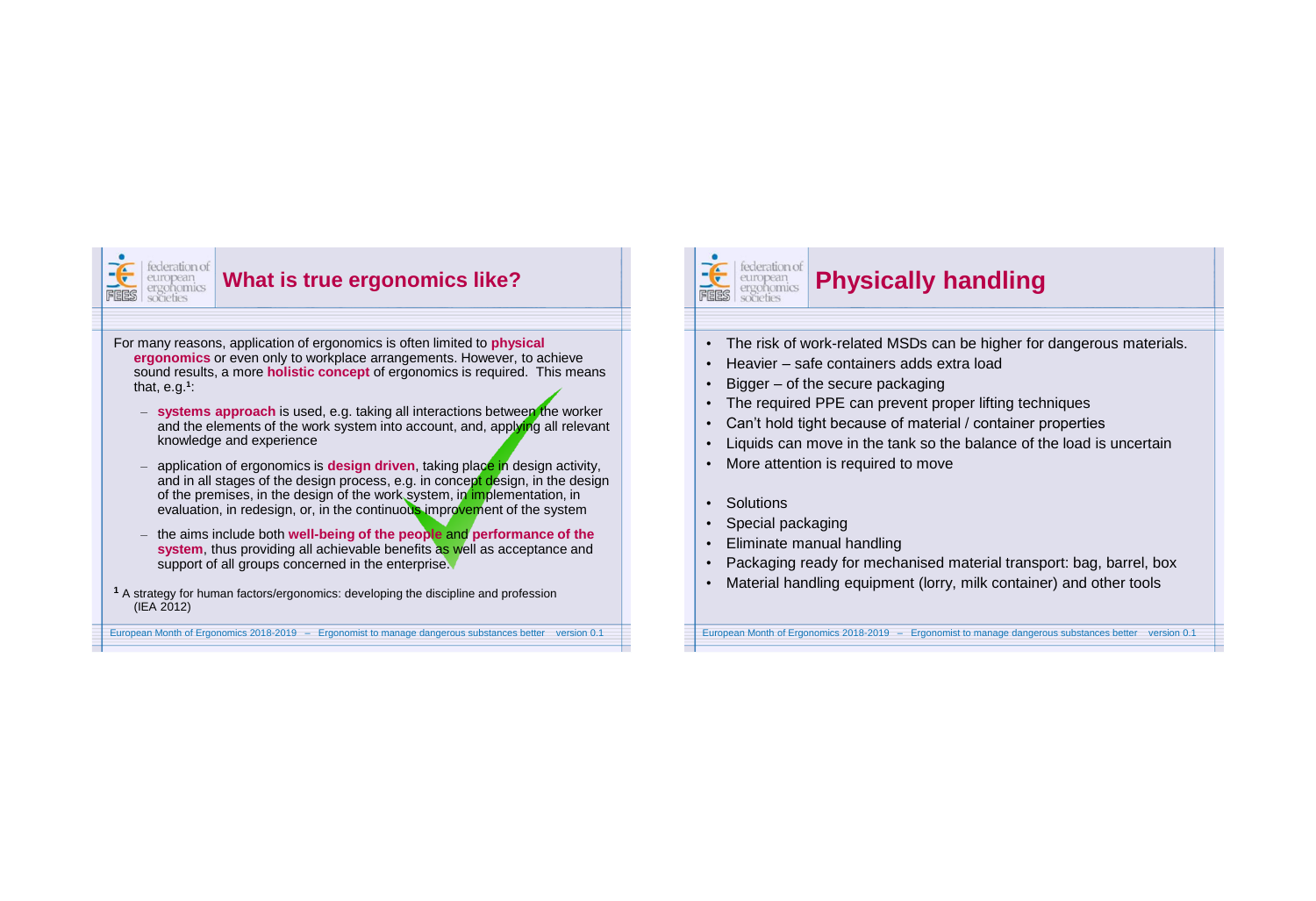

#### **Ergonomics beyond wMSDs**

But good ergonomics is more than wMSD and assessment of work posture, repetition, and human effort, it also includes e.g.

- taking into consideration human information processing and error when designing chemical processes,
- applying knowledge on human capabilities, abilities and limitations in product (e.g packaging / tool) design,

European Month of Ergonomics 2018-2019 – Ergonomist to manage dangerous substances better version 0.1

- using system approach,
- individual differences and special needs,
- usability and accessibility.

#### $\widetilde{\mathbf{f}}$ federation of european societies

## **Individual differences**

- To provide healthy and safe working conditions all the relevant characteristics should be considered of the target group e.g.
	- age, gender, experience;
	- body size, fitness, vision;
	- attention, accuracy, compliance;
- Certain groups of workers can be particularly at risk from dangerous substances, because of particular sensitivity, inexperience or because of a lack of training or information.
- Habits and situational factors connected to material consumptions can increase risks, like
	- tobacco, alcohol and drug abuse,
	- drug treatment
	- lack of proper nutrition or obesity,
	- chronic diseases (e.g. diabetes, allergy).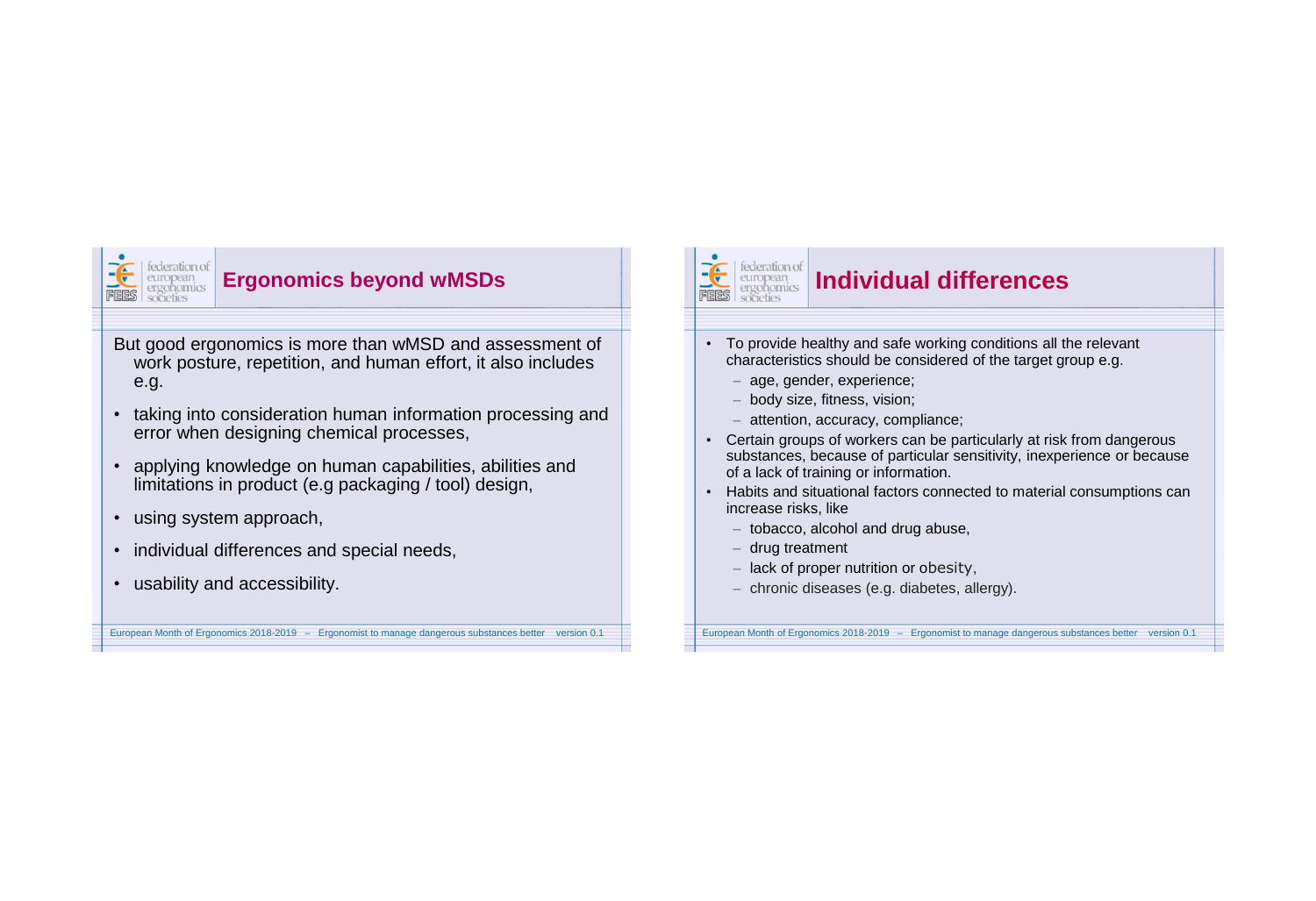

### **Ways to avoid accidents**

- Avoid contact with hazardous material
- Sensory detection of hazard signals related to dangerous materials – better illumination, sound signals, tactile markings
- Cognition of danger knowing the materials (SDS)
- Decision on how to avoid danger responsible attitude and behaviour
- Ability to make a decision anthropometrics , biomechanics, motion capabilities

European Month of Ergonomics 2018-2019 – Ergonomist to manage dangerous substances better version 0.1 Jerry D.Ramsey: Ergonomic factors in task analysis for consumer product safety, Journal of Occupational Accidents Volume 7, Issue 2, July 1985, Pages 113-123

#### federation of **STOP Engineering measures** european<br>ergonomics

When we can't eliminate or substitute, and we know the risk …

• Eliminating contact

 $\frac{1}{\sqrt{2}}$ 

- Eliminate unnecessary contact
- Closed material transport and storage
- Isolation of operators (e.g. telepresence)
- Prevention of inadvertent contact
	- Removal (filtering) from air / water
	- Locking the material
	- Closing the storage unit
	- Access control by design, e.g. special caps
	- Marking process, and product identification
	- Need to do need to access, e.g. biometric ID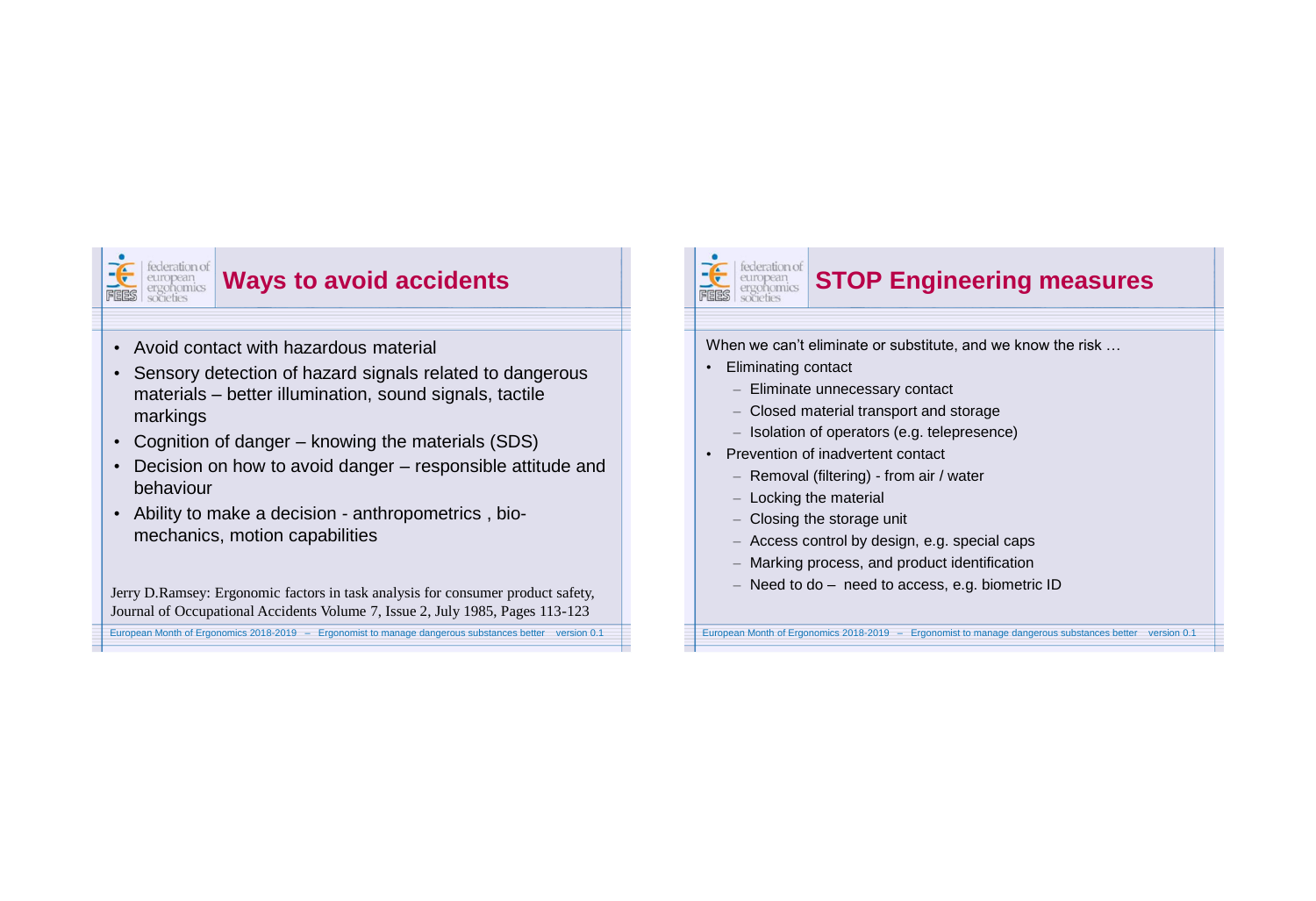

## **Sensory detection**

- The environment of the hazardous substance should allow detection, e.g. be clear around the hazardous material
- Already under the threshold is to be detected (visible, audible, odorous, tactile)
	- Added odours (like cooking gas)
	- Be bitter (like seeds dressed against pests)
	- Getting in touch should be disadvantageous (e.g. cause itching)
- Appearance (size, graphic elements, colour, pitch), layout (visibility, position), intensity (repetition, volume, marking substance concentration).
	- Be readable (font etc.)
	- Sensory channel (e.g. when shipping, when door is opened), Braile

European Month of Ergonomics 2018-2019 – Ergonomist to manage dangerous substances better version 0.1

### FEES societies

# **Cognitive ergonomics Accessibility - Recognise danger**

- The identity of the substance is visible on the basis of characteristics or under the limit of other characteristics
- Recognition of packaging e.g. gas tank
- Recognition of packaging markings
	- Standard markings
	- Pictograms (ADR, CLP, etc.)
	- Hazard statements
- Dangers, prevention, treatment, compensation, etc. markings
- Colours
- Fit to the situation / Fit to the user
- Compiling wording
- Substance documentation
	- Structure
	- Content
	- Wording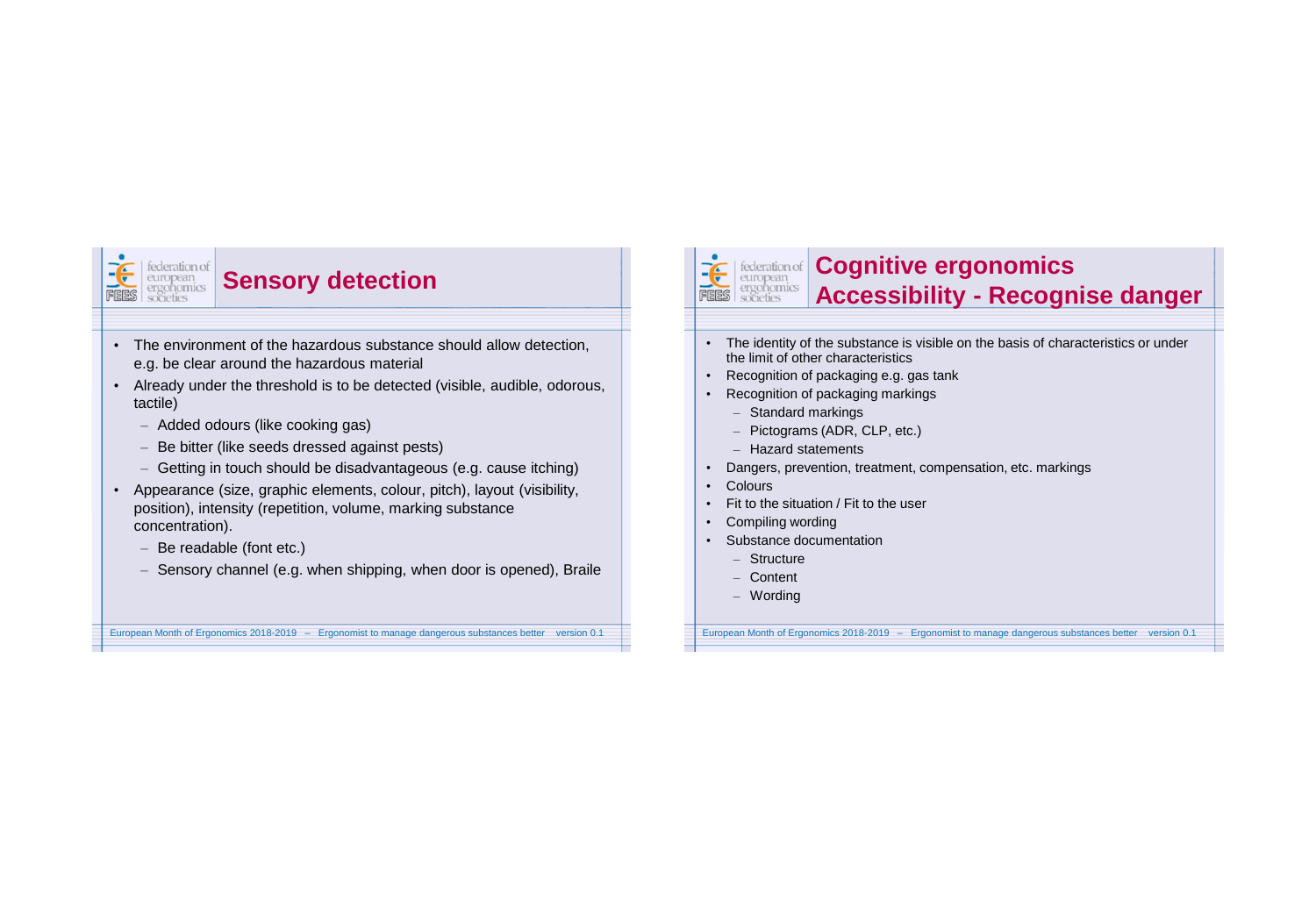

### **Requirements for closed technologies**

- Closed drive chain: no physical work, no contact
- Design for machine handling Machine design requirements

European Month of Ergonomics 2018-2019 – Ergonomist to manage dangerous substances better version 0.1

- Markings
- Lock out tag out
- Maintenance requirements



# **Usability (UX) design of <b>Usability** (UX) design of **packaging**

- Materials that are used for packaging, for transport, and for cleaning them, such as water, may also become hazardous
- Material handling equipment e.g. ladle, pump
- Usability of packaging (opening, closing, dosing, storage, delivery)
- Usability of protective devices (danger, capture, comfort, fit, tried-and-tested protection)
- Usability of documentation (structure, searchability, maintenance, modalities, information scheduling)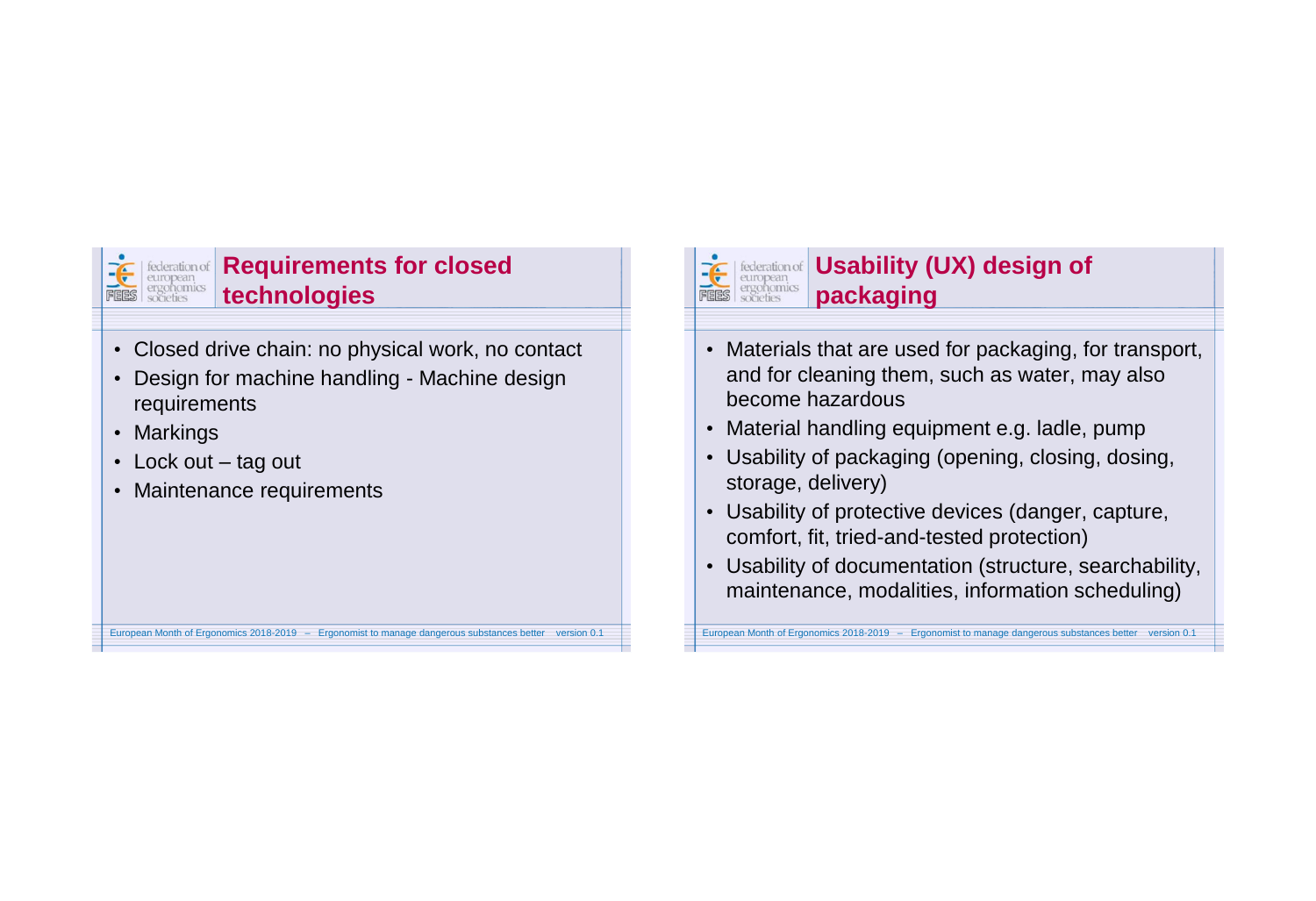

#### FEES federation of european<br>ergonomics<br>societies **Organisational ergonomics**  • Can help to eliminate modality changes, decrease exposures, define better processes • When dealing with hazardous materials the information provision is of high importance • Improve e.g. the storing and displaying hard copies of material safety

- data sheets, the design of printed or electronic SDSs, the organisation of the downstream and feedback information flow and the provision of information to workers.
- Regular cleaning
- Collection of residues
- Cleaning of cleaning tools and packaging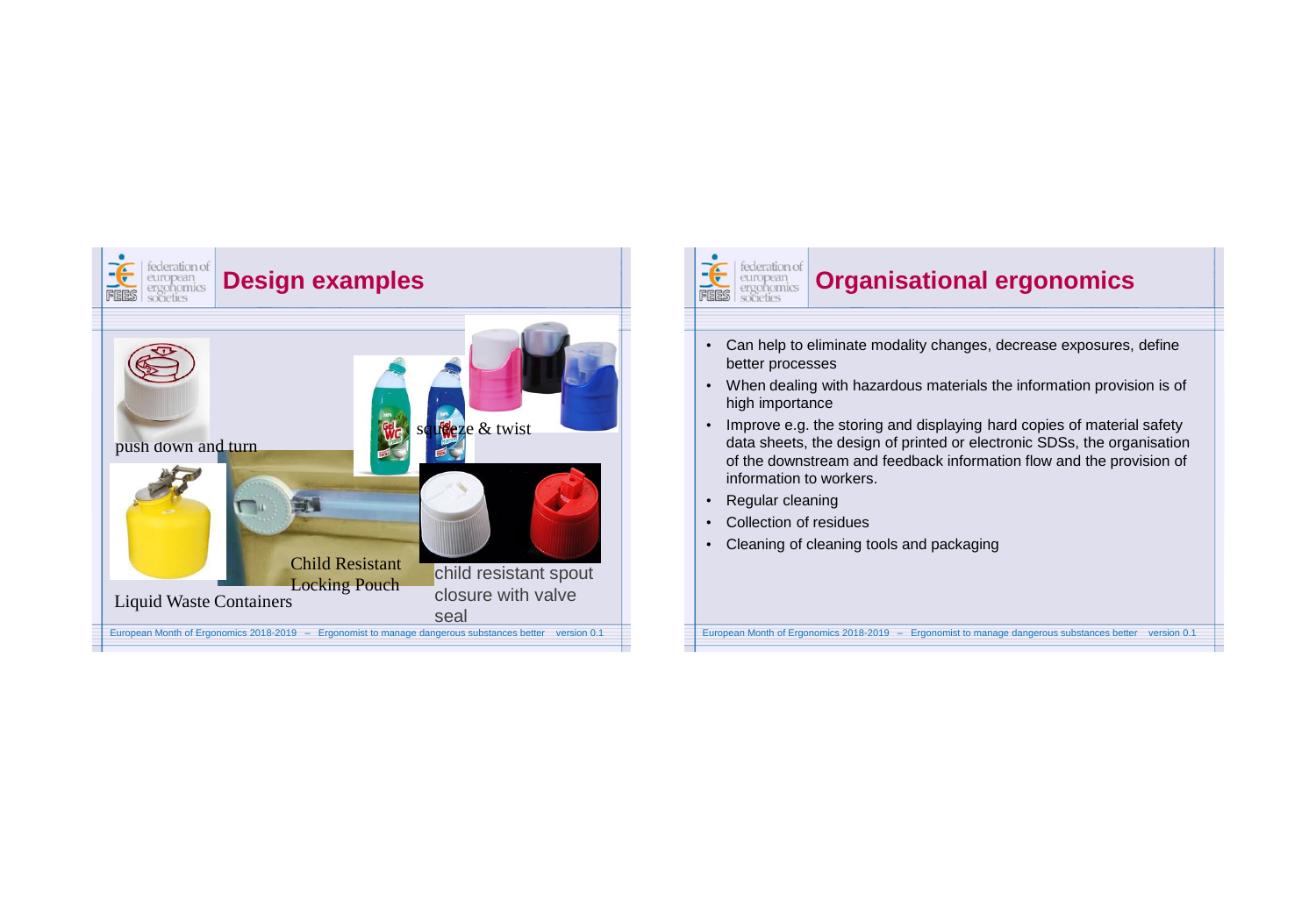

## **Use of PPE**

• Very last resort – PPE to reduce risk arising from dangerous materials handling

European Month of Ergonomics 2018-2019 – Ergonomist to manage dangerous substances better version 0.1

- Antropometric design, size, adjustment, fit
- Comfort (movement, thermal etc.)
- Getting on / taking off
- Vision
- Extra load
- etc

#### FEES<sup>.</sup> **And not to forget the overall benefits** ergonomics **for the work organization...** societies **Ergonomics is beneficial By application of ergonomics in workplace design**, **the healthy working conditions** as well as **the performance of the entire work organization** can be ensured. To summarise, the following outcomes can be achieved: - Lower rate of **accidents** and fewer **sickness absences** - Lower **staff turnover,** longer **working careers** - Better **motivation and commitment** of the workers, higher use of their **skills** - Less **disturbances and losses** in production due to human error - More **fluent operation** and better **quality** of production, better **productivity** - Higher **competitiveness** of the organization on the **marketErgonomics to manage dangerous ubstances better: good for health and good for business!**  European Month of Ergonomics 2018-2019 – Ergonomist to manage dangerous substances better version 0.1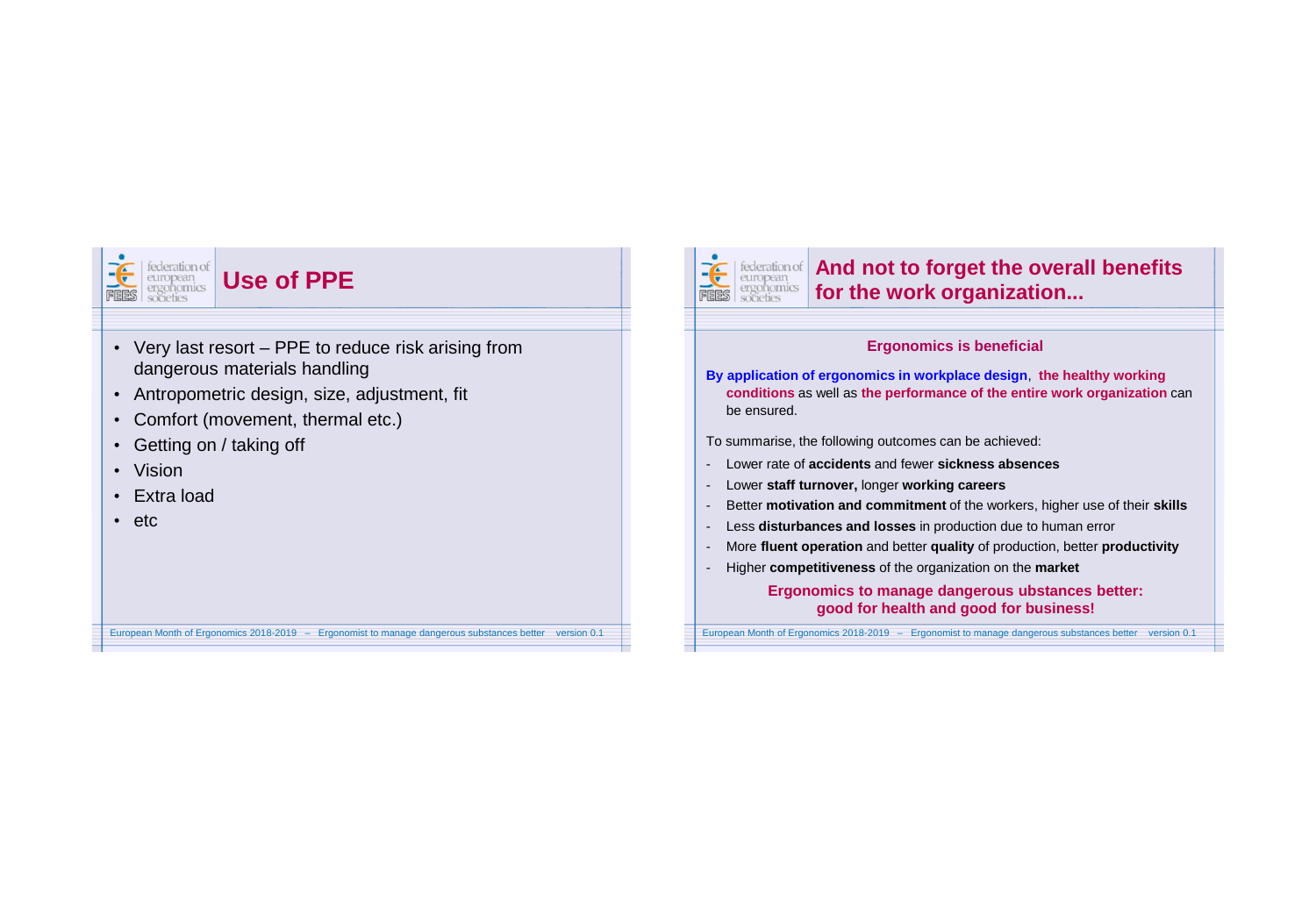